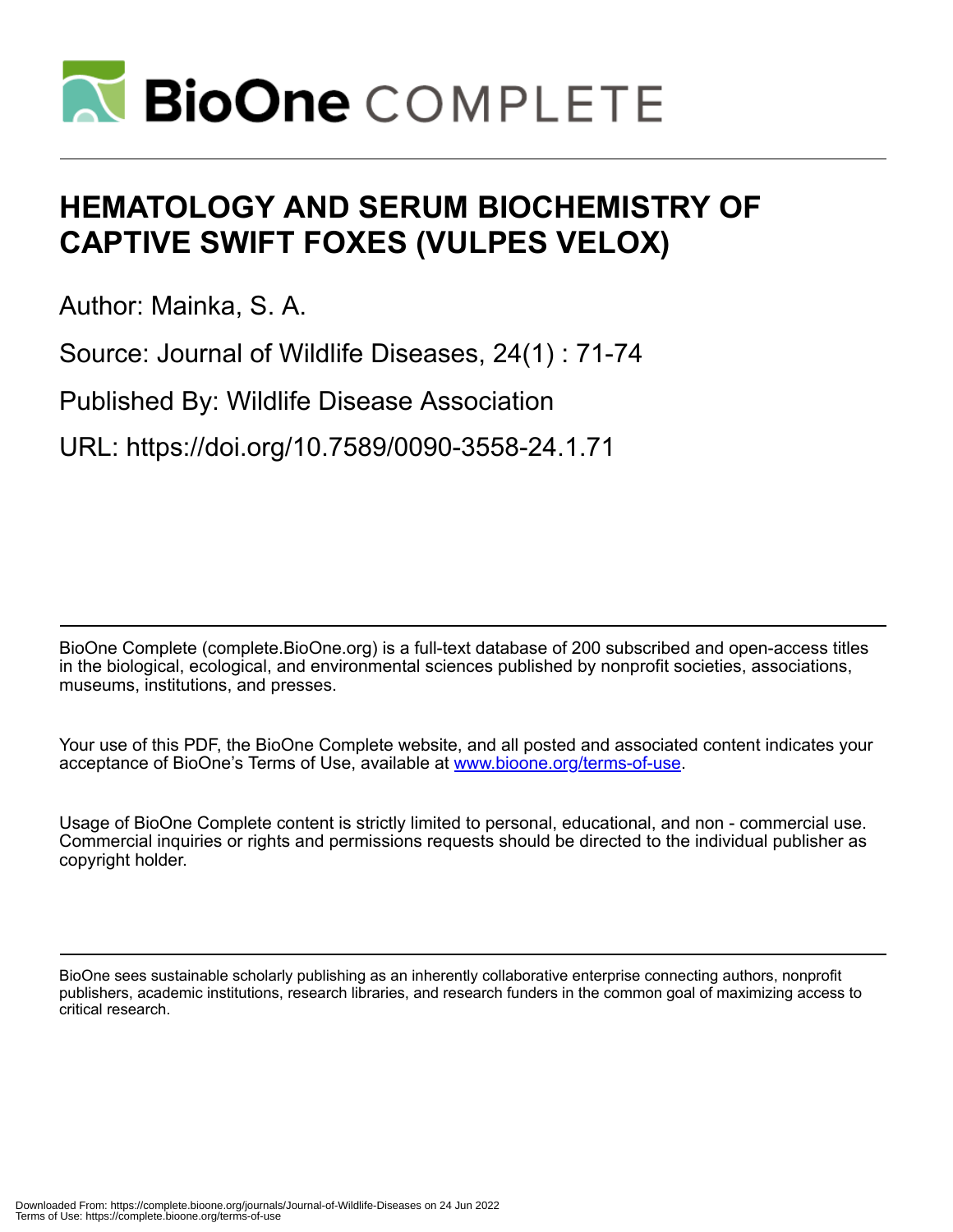# **HEMATOLOGY AND SERUM BIOCHEMISTRY OF CAPTIVE SWIFT FOXES (VULPES VELOX)**

# S. A. Mainka

Veterinary Services, Calgary Zoo, P.O. Box 3036, SIn. B, Calgary, Alberta, Canada T2M 4R8

ABSTRACT: Blood samples were taken from 23 swift foxes *(Vulpes velox)* which were to be used in a reintroduction program. The foxes originated from two different captive breeding programs: one at the Calgary Zoo (CZ) and one at the Wildlife Reserve of Western Canada (WRWC). Several differences between swift fox and domestic canine hematology were seen, including an increased number of smaller red blood cells and lower absolute leukocyte counts in swift foxes. Serum glutamic pyruvic transaminase was higher than in the domestic canine normal range while serum creatinine values were lower. Hemoglobin, serum potassium, total protein, globulin in the two groups (CZ and WRWC) were statistically different as were male versus female mean corpuscular volume values.

*Key words:* Swift fox, *Vulpes velox,* hematology, serum biochemistry, captive breeding pop **ulation.**

#### **INTRODUCTION**

The swift fox *(Vulpes velox)* is a threatened carnivore species which was extirpated from the Canadian prairies in the late 1930's. Presently, efforts are underway to reintroduce this predator to its native habitat (Schroeder, 1982). All animals were 6-9 mo of age and had adult dentition and adult body weights (mean weight <sup>=</sup> 2.64 kg) at the time of handling. Prior to reintroduction each individual was handled for physical examinations, immunization, deworming and identification purposes. Blood samples were drawn from foxes to be released in 1985 and 1986. This study reports base-line hematological and serum biochemistry data in a captive population of this species.

## **MATERIALS AND METHODS**

Swift foxes examined in this study came from the Calgary Zoo (CZ; Calgary, Alberta, Canada T2M 4R8) and the Wildlife Reserve of Western Canada (WRWC; Cochrane, Alberta, Canada TOL OWO).

Calgary Zoo animals housed in outdoor pens and fed on a diet consisting mainly of com **mercial** dog food (27% dry matter crude protein; Iams Company, Lewisburg, Ohio 45338, USA), supplemented with occasional whole animal prey. Fecal flotations done on several occasions were all negative. Foxes from WRWC also were housed in outdoor pens and their diet was primarily day-old chicks and horsemeat supplemented with commercial dog food two or three times a week. These animals had occasional evidence of fleas, ticks and hookworm infections which was treated as soon as diagnosed.

Twenty-three swift foxes, 14 from CZ and **nine** from WRWC were sampled. No abnormalities were noted during their physical ex amination. During routine handling of the an**imals** for examination and vaccination, blood samples were drawn from either cephalic or jugular veins. Calgary Zoo animals were anesthetized with isoflurane (Aerrane<sup>®</sup>, Anaquest, Pointe Claire, Quebec, Canada H9R 4V4) to facilitate identification tattooing. The WRWC **animals were tattooed** prior to arrival at the zoo and were manually restrained for sampling. The samples were collected into three vacutainer tubes; serum, EDTA and sodium fluoride (Becton Dickenson, Rutherford, New Jersey 07070, USA). The samples were submitted to a refer ence veterinary laboratory (Central Laboratory for Veterinarians Ltd., Langley, British Columbia, Canada V3A 1H9) for hematology and serum biochemistry determinations within 12 hr of collection. Hematology data were collected with the aid of a Coulter Model S (Coulter Elec**tronics of** Canada, Burlington, Ontario, Canada L7L 5J8); serum biochemistries were done by a centrifugal analyzer (C-Chem 500, Baker In struments Corp., Allentown, Pennsyvlania 18001, USA); and electrolytes were done with a Beck man E4A (Beckman Instruments Ltd., Mississauga, Ontario, Canada L5T 1W5).

The resulting hematological and serum biochemistry values are reported as means and standard errors. Also mean values for males, females, CZ animals and WRWC animals were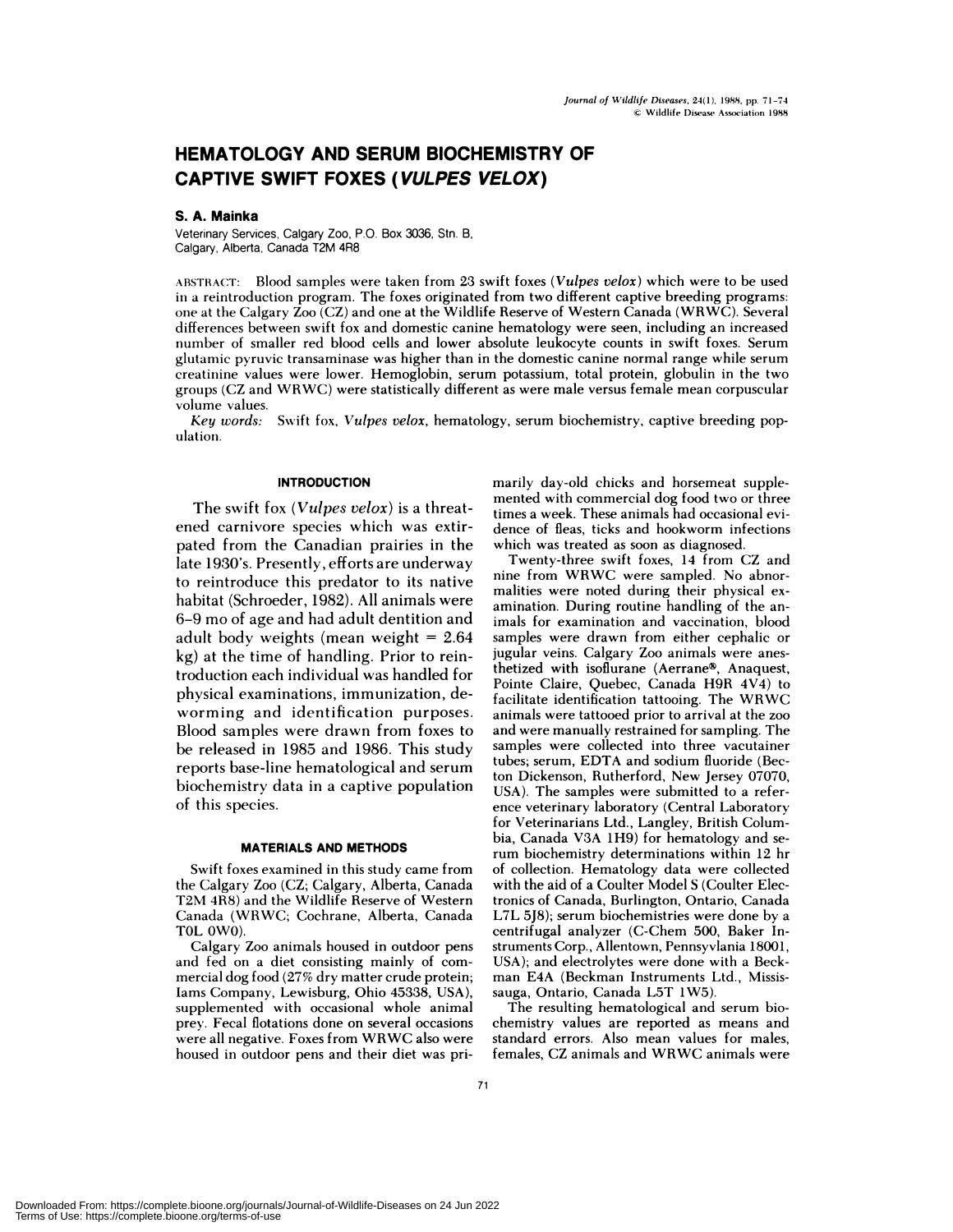| Parameter                                 | Units                           | Canine normals <sup>*</sup> | Swift fox population<br>$(n = 23)$ |
|-------------------------------------------|---------------------------------|-----------------------------|------------------------------------|
| White blood cell                          | $1 \times 10^3$ mm <sup>3</sup> | $6 - 17$                    | $5.05 \pm 1.354$ <sup>b</sup>      |
| Red blood cell                            | $1 \times 10^6$ mm <sup>3</sup> | $5.5 - 8.5$                 | $9.46 \pm 0.92$                    |
| Hemoglobin                                | g/dl                            | $12 - 18$                   | $17.95 \pm 1.84$                   |
| Hematocrit                                | %                               | $37 - 55$                   | $51.15 \pm 4.84$                   |
| Mean corpuscular volume                   | fml                             | 60-77                       | $53.65 \pm 2.33$                   |
| Mean corpuscular hemoglobin               | pg                              | $19 - 25$                   | $18.57 \pm 0.61$                   |
| Mean corpuscular hemoglobin concentration | %                               | $32 - 36$                   | $34.47 \pm 1.19$                   |
| Glucose                                   | mg/dl                           | 65-130                      | $100.87 \pm 48.61$                 |
| Blood urea nitrogen                       | mg/dl                           | $10 - 30$                   | $23.35 \pm 6.77$                   |
| Creatinine                                | mg/dl                           | $1.0 - 2.0$                 | $0.79 \pm 0.63$                    |
| Sodium                                    | meg/liter                       | $140 - 158$                 | $148.78 \pm 4.64$                  |
| Potassium                                 | meg/liter                       | $4.0 - 5.7$                 | $5.0 \pm 0.66$                     |
| Calcium                                   | mg/dl                           | $8.5 - 11.5$                | $11.57 \pm 1.78$                   |
| Phosphorus                                | mg/dl                           | $3.0 - 7.0$                 | $5.69 \pm 1.26$                    |
| Total protein                             | g/dl                            | $5.4 - 7.6$                 | $6.28 \pm 0.63$                    |
| Albumin                                   | g/dl                            | $2.3 - 4.0$                 | $2.83 \pm 0.26$                    |
| Globulin                                  | g/dl                            | $2.7 - 4.4$                 | $3.45 \pm 0.68$                    |
| Total bilirubin                           | mg/dl                           | $0 - 0.5$                   | $0.17 \pm 0.16$                    |
| Serum alkaline phosphatase                | IU/liter                        | $10 - 84$                   | $53.43 \pm 76.25$                  |
| Serum glutamic pyruvic transaminase       | IU/liter                        | $5 - 65$                    | $88.35 \pm 22.66$                  |

TABLE 1. Mean values for hematology and serum biochemistry of captive swift foxes from populations at the Calgary Zoo and the Wildlife Reserve of Western Canada.

Central Lab for Veterinarians, Langley, British Columbia, Canada V3A 1H9.

Mean ± standard error.

compared using a one-way analysis of variance. Statistical significance is reported at  $P \leq 0.05$ .

#### **RESULTS**

Several of the hematologic parameters of the swift foxes were notably different from domestic canine normal values established by the reference laboratory (Table 1). The white blood cell (WBC) count was lower than normal canine values while the red blood cell (RBC) count was higher. The mean corpuscular volume (MCV) and mean corpuscular hemoglobin (MCH) val ues were lower than normal canine values and the mean corpuscular hemoglobin concentration was within normal limits.

Serum creatinine values were lower than those for the normal dog range and serum calcium values were in the high normal range as compared to dog values. Serum glutamic pyruvic transaminase levels were higher than those of the domestic canine range. However, several samples were hemolyzed and this could have affected the results. Mean corpuscular volume val-

ues for males were significantly different from females while hemoglobin levels were significantly different between CZ and WRWC foxes (Table 2). Significant differences occurred also between the CZ and WRWC population in some of the serum chemistry parameters, specifically serum potassium, total protein and globulin (Table 2).

#### **DISCUSSION**

There is no information on the normal blood parameters of the swift fox. Hematologic and serum biochemistry values of other fox species are similar to those of the domestic canid (Dieterich, 1970). However, a study on the San Joaquin kit fox *(Vulpes macrotis mutica)* also shows increased numbers of smaller RBC's than for domestic dogs (McCue and O'Farrell, 1987). The data collected during this study show several differences between swift fox blood and that of the domestic canine. The lower MCV and MCH indicated a smaller RBC for this animal compared to the dog,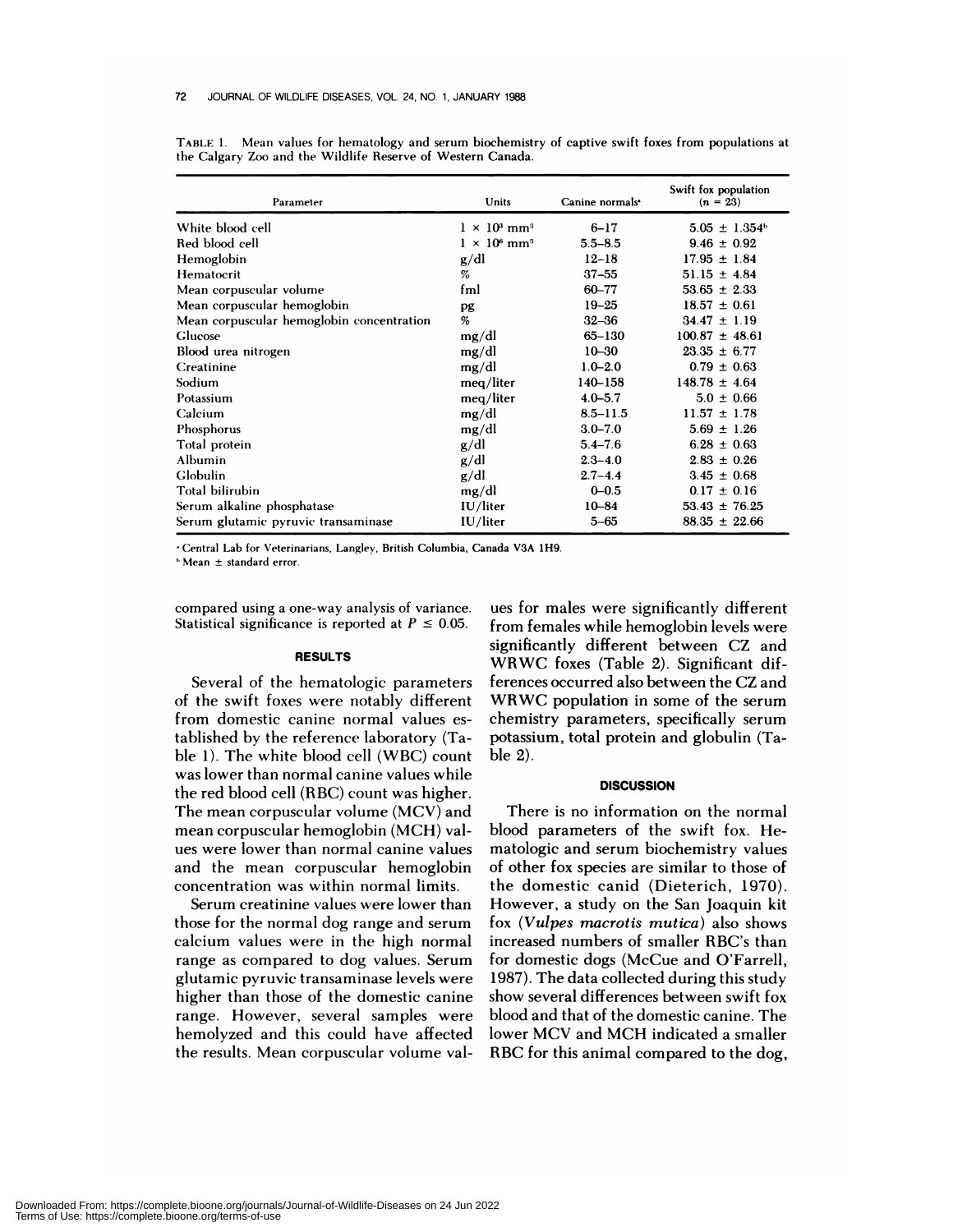TABLE 2. Comparison with one-way ANOVA of hematologic and serum biochemistry mean values across sexes and localities for swift foxes from Alberta, Canada.

|                                                                      |                                                                                                                           |                                                                                                                                                                                                                                                     | Še,                                                                                                         |                                  |        |                                                                                          | Locality                                                                                 |                 |              |
|----------------------------------------------------------------------|---------------------------------------------------------------------------------------------------------------------------|-----------------------------------------------------------------------------------------------------------------------------------------------------------------------------------------------------------------------------------------------------|-------------------------------------------------------------------------------------------------------------|----------------------------------|--------|------------------------------------------------------------------------------------------|------------------------------------------------------------------------------------------|-----------------|--------------|
| Parameter                                                            | Units                                                                                                                     | $\tilde{a}$<br>$\mathsf{I}$<br>Male (n                                                                                                                                                                                                              | Female $(n = 13)$                                                                                           | ĹL,                              | Δ,     | $\mathbf{H}$<br>$CZ(n =$                                                                 | ெ<br>WRWC $(n =$                                                                         | Ŀ,              |              |
| White blood cell<br>Red blood cell<br>Hemoglobin                     |                                                                                                                           | 1.33<br>$+1$<br>5.57                                                                                                                                                                                                                                | 1.23<br>$+1$                                                                                                |                                  |        | 1.15<br>$+$<br>5.08                                                                      | 1.61<br>$+1$                                                                             | 0.17            |              |
|                                                                      |                                                                                                                           |                                                                                                                                                                                                                                                     | $+1$                                                                                                        |                                  |        |                                                                                          | $+$                                                                                      |                 |              |
|                                                                      | th/mm <sup>3</sup><br>mil/mm <sup>3</sup><br>g/dl                                                                         | $\begin{array}{c} 0.88 \\ 1.89 \end{array}$<br>$9.57 \pm 1$<br>17.92 $\pm$                                                                                                                                                                          | $0.34$<br>$-4.61$<br>$+1$<br>$4.65$<br>$9.38$<br>$17.38$<br>$15.5$<br>$54$                                  | 882258<br>882558                 |        | 0<br>0<br>0 1 3 3<br>0 1 3 3<br>$9.18 \pm 0.133 \pm 17.33 \pm 50.12 \pm 54.00 \pm 54.00$ | $0.14388$<br>$-1.4886$<br>$+$<br>0<br>6 5 9 9 5<br>6 9 9 9 5<br>5 9 9 9                  | 3.383<br>3.4305 | 888888888888 |
| Hematocrit                                                           |                                                                                                                           | $4.99$<br>$2.28$<br>$+1$<br>50.27                                                                                                                                                                                                                   | $+1$                                                                                                        |                                  |        |                                                                                          | $+1$                                                                                     |                 |              |
| Mean corpuscular volume                                              | $\overline{\mathbf{E}}$                                                                                                   | $52.30 \pm$                                                                                                                                                                                                                                         | 1.77<br>$+1$                                                                                                |                                  |        |                                                                                          | $+1$                                                                                     |                 |              |
| Mean corpuscular hemoglobin                                          | æ                                                                                                                         | 0.46<br>$\pm$<br>18.39                                                                                                                                                                                                                              | 0.67<br>18.72                                                                                               |                                  |        | 0.66<br>$\pm$<br>18.69                                                                   | 18.40                                                                                    |                 |              |
| Mean corpuscular hemoglobin                                          |                                                                                                                           |                                                                                                                                                                                                                                                     |                                                                                                             |                                  |        |                                                                                          |                                                                                          |                 |              |
| concentration                                                        |                                                                                                                           | $\pm$<br>34.96                                                                                                                                                                                                                                      | $\Xi$<br>34.09                                                                                              |                                  |        | $\pm$                                                                                    | 1.08<br>$+1$                                                                             |                 |              |
| Glucose                                                              |                                                                                                                           | $+$<br>103.10                                                                                                                                                                                                                                       | <b>38.34</b><br>99.15                                                                                       |                                  |        | 34.35<br>111.43                                                                          | $+$<br>34.64<br>84.44                                                                    |                 |              |
| Blood urea nitrogen                                                  | mg/dl<br>mg/dl<br>mg/dl                                                                                                   | $\pm$ l<br>24.70                                                                                                                                                                                                                                    | 5.82<br>22.31                                                                                               |                                  |        | H<br>24.43                                                                               | $\pm$<br>21.67                                                                           |                 |              |
| Creatinine                                                           |                                                                                                                           | $1.21$<br>$59.28$<br>$7.62$ $8.7$ $7.62$ $8.8$ $8.6$ $8.6$ $8.6$ $8.6$ $8.6$ $8.6$ $8.6$ $8.6$ $8.6$ $8.6$ $8.6$ $8.6$ $8.6$ $8.6$ $8.6$ $8.6$ $8.6$ $8.6$ $8.6$ $8.6$ $8.6$ $8.6$ $8.6$ $8.6$ $8.6$ $8.6$ $8.6$ $8.6$ $8.6$ $8.6$<br>$\pm$<br>0.90 | $1788038730$<br>$0.4001100$<br>$0.78$ $0.33$ $0.33$ $0.33$ $0.35$ $0.33$ $0.35$ $0.33$ $0.33$ $0.33$ $0.33$ | 88651336688865<br>88613356888855 |        | $+1$<br>0.65                                                                             | 45<br>454 17 0 3 5 5 3 5 5 6 6 9<br>4 8 0 4 0 4 1 0 0 6 9 6<br>$+1$<br>$\overline{1.00}$ |                 |              |
| Sodium                                                               | neq/lite                                                                                                                  | $\pm$<br>50.80                                                                                                                                                                                                                                      | $\pm$                                                                                                       |                                  |        | $+1$<br>147.79                                                                           | $+1$<br>50.33                                                                            |                 |              |
|                                                                      | meq/liter                                                                                                                 | $+1$<br>5.04                                                                                                                                                                                                                                        | $+1$                                                                                                        |                                  |        | $+1$                                                                                     | $+1$                                                                                     |                 |              |
| Potassium<br>Calcium<br>Phosphorus                                   |                                                                                                                           | $+1$<br>12.06                                                                                                                                                                                                                                       | $+1$                                                                                                        |                                  |        | $\pm$<br>$4.59$<br>$4.178$<br>$1.178$<br>$7.879$<br>$6.11$<br>$6.01$<br>$6.11$           | $\ddot{}$                                                                                |                 |              |
|                                                                      |                                                                                                                           | $+$<br>6.23                                                                                                                                                                                                                                         | $\ddagger$                                                                                                  |                                  |        | $+1$                                                                                     |                                                                                          |                 |              |
| Total protein                                                        |                                                                                                                           | $\ddot{}$                                                                                                                                                                                                                                           |                                                                                                             |                                  |        | $+1$                                                                                     | H                                                                                        |                 |              |
|                                                                      |                                                                                                                           | $\pm$<br>6.44<br>2.76<br>3.68                                                                                                                                                                                                                       |                                                                                                             |                                  |        | $+1$                                                                                     |                                                                                          |                 |              |
|                                                                      |                                                                                                                           | $\pm$                                                                                                                                                                                                                                               | 0.59                                                                                                        |                                  |        | $+1$                                                                                     | $+1$                                                                                     |                 |              |
| Albumin<br>Globulin<br>Total bilirubin<br>Serum alkaline phosphatase | ਜ਼ਮੂਰੀ<br>ਜ਼ਿਆਰੀ<br>ਜ਼ਿਆਰੀ ਰਹਿ ਹੋ<br>ਜ਼ਿਆਰੀ ਹੋ ਹੋ ਹੋ ਹੋ ਹੋ ਹੋ ਹੋ ਹੋ ਹੋ ਹੈ।<br>ਜ਼ਿਆਰੀ ਹੋ ਹੋ ਹੋ ਹੋ ਹੋ ਹੋ ਹੋ ਹੋ ਹੋ ਹੋ ਹੋ ਹੈ। | 0.19<br>$\pm$<br>0.22                                                                                                                                                                                                                               | $\ddot{}$                                                                                                   |                                  |        | $\pm$                                                                                    | 0.13<br>$+1$<br>0<br>10 20 30 30 30 31<br>10 31 31 31 31 31 31 31 31 31 31 32 33 4       |                 |              |
|                                                                      |                                                                                                                           | 99.03<br>$\pm$<br>80.60                                                                                                                                                                                                                             | $\ddagger$<br>32.00                                                                                         | ë                                |        | 80.29<br>$\ddot{}$<br>16.07                                                              | 68.07                                                                                    |                 |              |
| Serum glutamic pyruvic                                               |                                                                                                                           |                                                                                                                                                                                                                                                     |                                                                                                             |                                  |        |                                                                                          |                                                                                          |                 |              |
| transaminase                                                         | $U/$ liter                                                                                                                | 14.18<br>$+1$<br>87.90                                                                                                                                                                                                                              | 27.41<br>H<br>88.69                                                                                         | 0.28                             | > 0.05 | 21.09<br>$\pm$<br>95.64                                                                  | 20.23<br>$\pm$<br>77.00                                                                  | 3.79            | > 0.05       |
|                                                                      |                                                                                                                           |                                                                                                                                                                                                                                                     |                                                                                                             |                                  |        |                                                                                          |                                                                                          |                 |              |

 $•$  Mean  $±$  standard error.